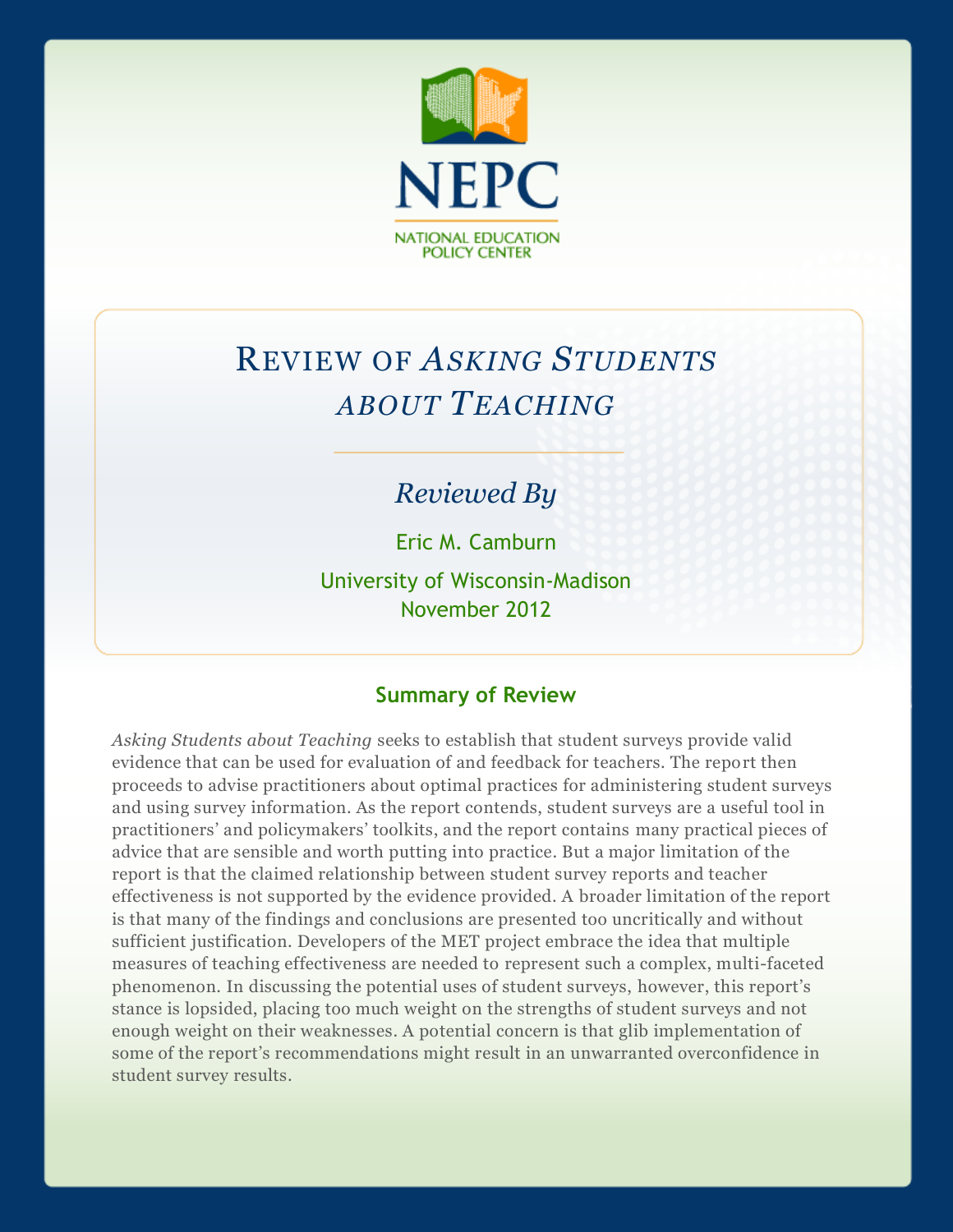**Kevin Welner** *Project Director*

**William Mathis** *Managing Director*

# **Erik Gunn** *Managing Editor*

# **National Education Policy Center**

**School of Education, University of Colorado Boulder, CO 80309-0249 Telephone: (802) 383-0058**

**Email: NEPC@colorado.edu http://nepc.colorado.edu**

**Publishing Director: Alex Molnar**



This is one of a series of Think Twice think tank reviews made possible in part by funding from the Great Lakes Center for Education Research and Practice. It is also available at http://greatlakescenter.org.

*This material is provided free of cost to NEPC's readers, who may make non-commercial use of the material as long as NEPC and its author(s) are credited as the source. For inquiries about commercial use, please contact NEPC at nepc@colorado.edu.*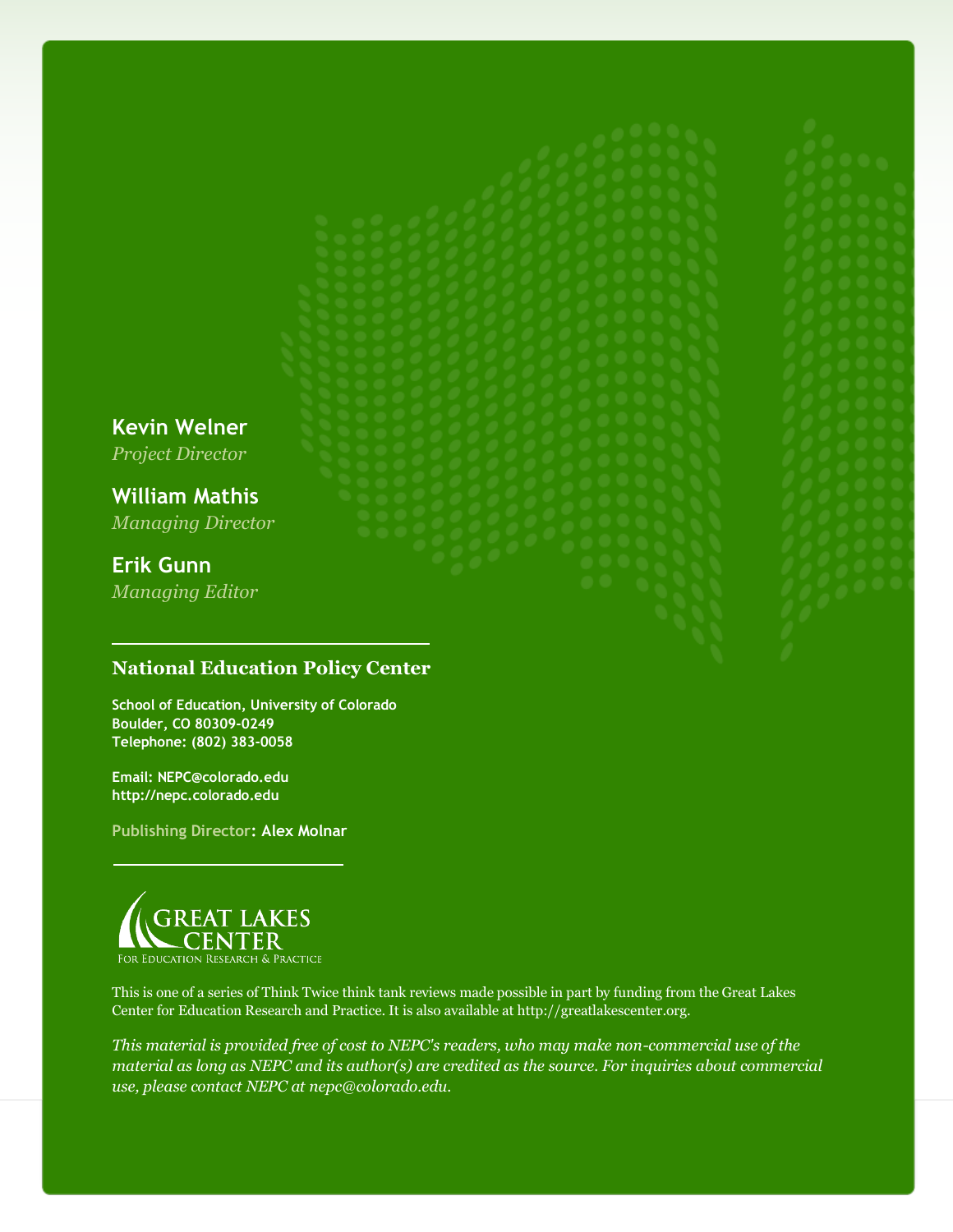# REVIEW OF *ASKING STUDENTS ABOUT TEACHING*

*Eric M. Camburn, University of Wisconsin-Madison*

## **I. Introduction**

The Bill & Melinda Gates Foundation's "Measures of Effective Teaching" (MET) Project endeavors to identify measures that accurately demonstrate how well teachers help their students learn. A major assumption underlying the project is that "multiple measures" are needed to give a complete picture of teachers' effectiveness. Based on this assumption, MET focuses on how multiple measures of effectiveness should be combined to accurately capture the multiple facets of teacher effectiveness. The MET project is vast, involving 3,000 teachers in six school districts, researchers from five universities, and partnerships with various non-profit organizations and education-related companies.

The report reviewed here, *Asking Students about Teaching: Student Perception Surveys*  and Their Implementation,<sup>1</sup> is the third MET project report released by the Gates Foundation. The first report, *Learning about Teaching: Initial Findings from the Measures of Effective Teaching Project*, was released in December 2010. It examined correlations between student survey responses and value-added scores computed both from state tests and from higher-order tests of conceptual understanding. The study found that the measures are related, but only modestly.<sup>2</sup>

The second report, *Gathering Feedback for Teaching: Combining High-Quality Observation with Student Surveys and Achievement Gains* , focused on classroom observation protocols as potential measures of teacher effectiveness. That report found that the observation instruments examined have fairly low reliability and are only weakly correlated with value-added measures.<sup>3</sup>

*Asking Students about Teaching* has two primary purposes. It first sets out to establish that student surveys provide useful evidence of teaching that can be used for teacher evaluation and feedback for teachers. Much of the evidence used to test this proposition comes from the first two MET reports. After presenting this evidence, the report proceeds with its second purpose of providing advice to practitioners about optimal student survey practices. It's worth noting that *Asking Students about Teaching* is identified as a "Policy and Practice Brief" while the first two MET reports were "Research Papers."

The report provides a good deal of sensible practical advice. For example, it recommends that students' answers on surveys will be more accurate and truthful if they feel their answers won't be seen by their teacher or fellow students. It also suggests that evidence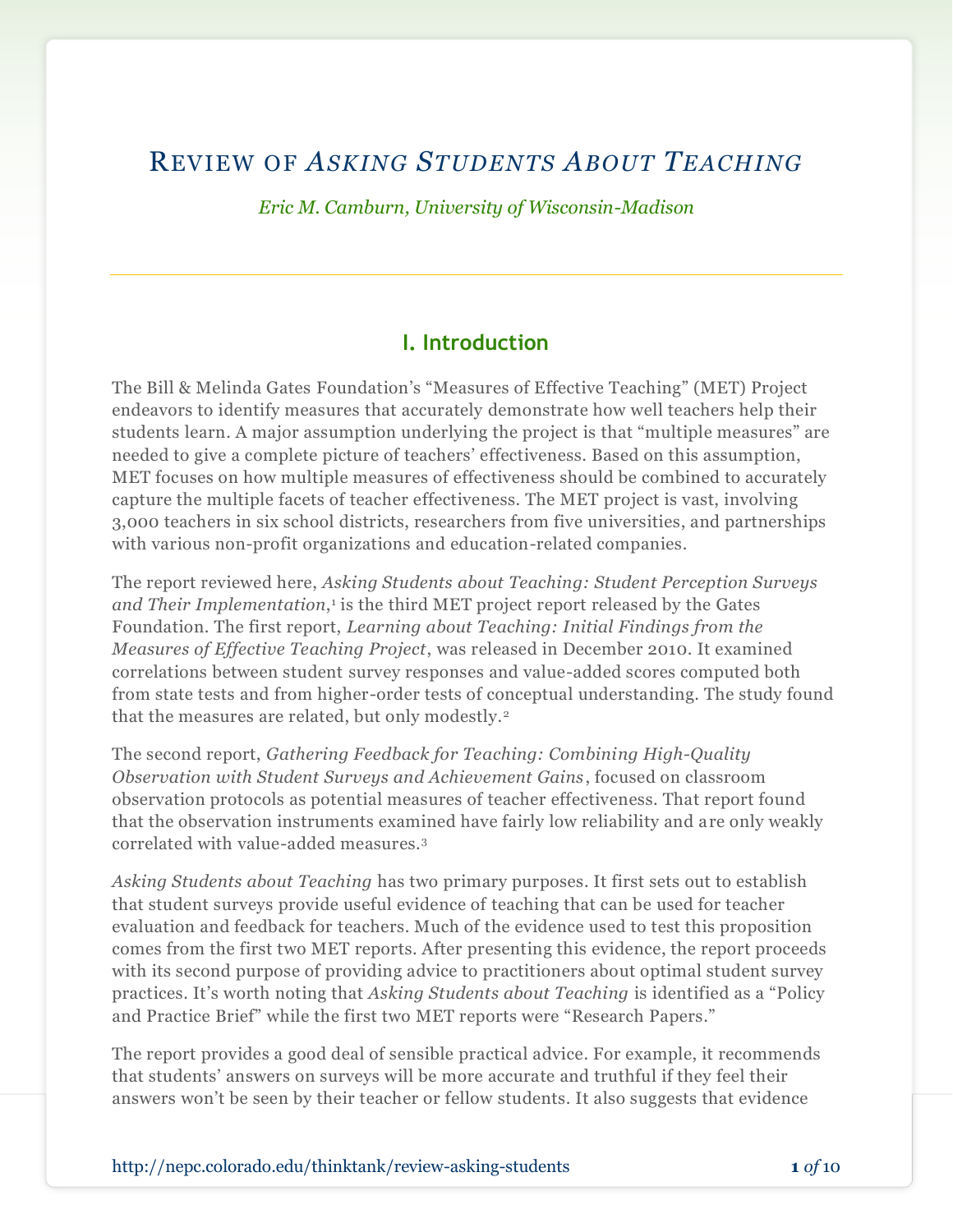about a teacher's performance from 30 of her students could carry as much or more weight than evidence from two or three observations by an outside observer. While many such recommendations are logically sound, few are solidly grounded in methodological or empirical literature.

There are a number of serious concerns about using student survey data as a valid indicator of teacher effectiveness. The report minimizes some of the challenges practitioners and policymakers would likely face in practice. This review identifies a number of areas where greater caution should be considered.

# **II. Findings and Conclusions of the Report**

The report includes four main findings. Each finding supports the contention that student surveys provide valid evidence of teaching effectiveness and provide useful feedback for teachers.

- 1. "…teachers' student survey results are predictive of student achievement gains. Students know an effective classroom when they experience one" (p. 2).
- 2. "…student surveys produce more consistent results than classroom observations or achievement gain measures" (p. 2). "…the MET project found Tripod<sup>4</sup> to be more reliable than student achievement gains or classroom observations…" (p. 14).
- 3. "…students who completed the Tripod survey as part of the MET project perceived clear differences among teachers" (p. 5).
- 4. "The MET project's analysis of Tripod found [the conclusion that the average student survey responses for teachers generally predicted teacher value-added scores] to be true for the sample of teachers it studied" (p. 9-10).

The report also included eight conclusions about optimal practices for using student survey results as evidence of teaching effectiveness.

- 1. "Survey items need to be clear to the students who respond to them" (p. 11).
- 2. "If students believe their responses will negatively influence how their t eachers treat them, feel about them, or grade them, then they'll respond so as to avoid that happening. … They should be told, in words and actions, that their teachers will not know what individual students say about their classrooms" (p. 12).
- 3. "[Student survey] systems must be certain about which teacher and class each completed survey belongs to. Part of ensuring this requires making sure students have the right teacher and class in mind when responding." (p. 12).
- 4. "Both reliability and feedback can be enhanced by including multiple items for each of a survey's constructs" (p. 14).
- 5. "Even a comparatively reliable measure could be made more so by using bigger samples. …averaging together results from different groups of students for the same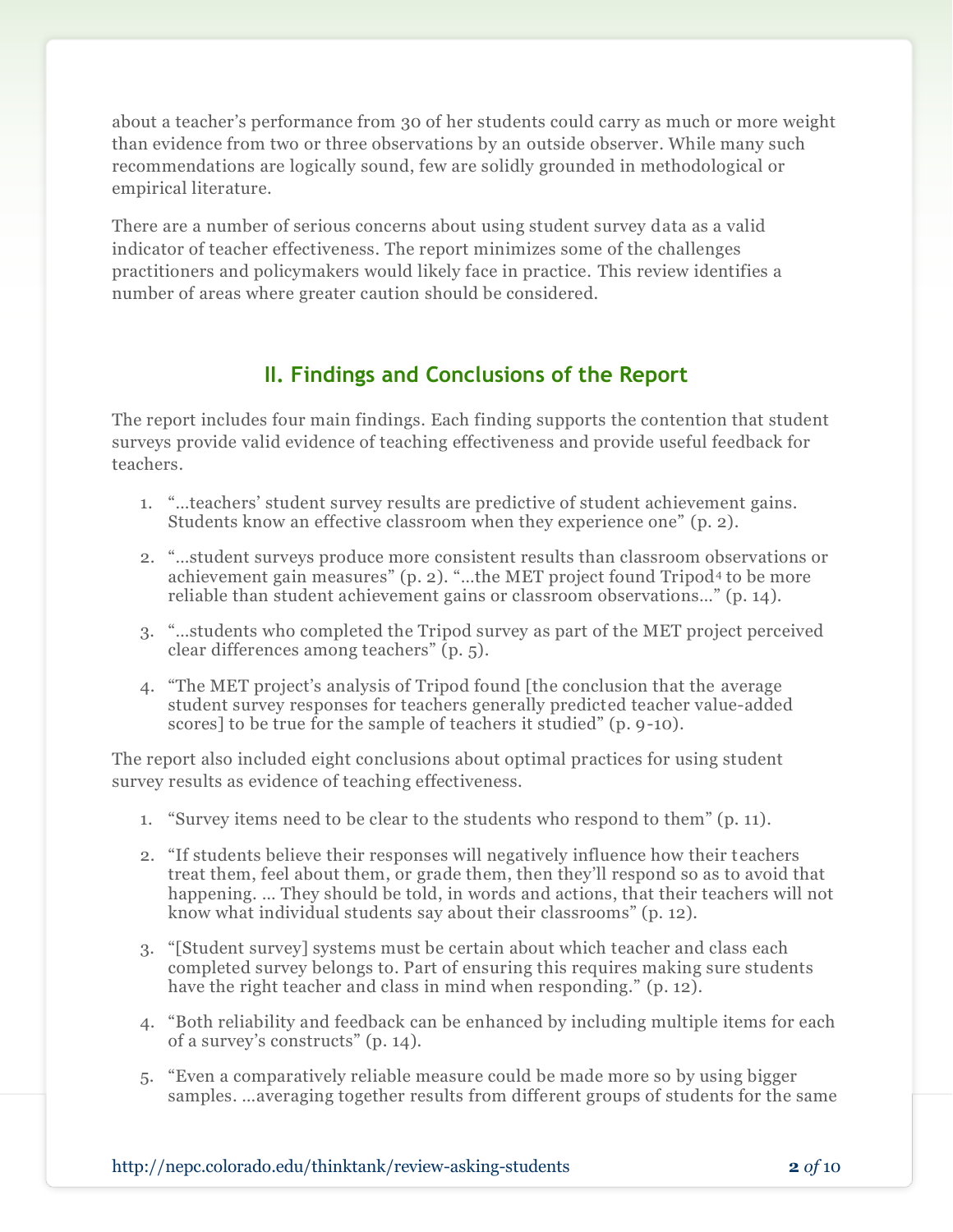teacher would reduce the effects of any variance due to the make-up of a particular class" (p. 16).

- 6. Understanding what results from surveys mean "…requires knowing each question within the construct, one's own results for each item, and how those results compare with those of other teachers" (p. 18).
- 7. "For most people, improvement requires the example and expertise of others. While student surveys can help point to areas for improvement, they can't answer the question 'Now what?'" (p. 19).
- 8. "Although often ill-defined, collaboration is key to effective implementation of new practices… Every system referenced in this brief has made stakeholder engagement central to its rollout of student surveys…" (p. 21).

# **III. The Report's Rationale for Its Findings and Conclusions**

*Asking Students about Teaching* reports empirical findings from previous MET reports and related analyses. These findings differed considerably in how thoroughly they were explained and in the extent to which they were grounded in evidence or theory. In every case, however, important details were missing about the methods used and statistical results obtained. Regarding the eight optimal practices for administering student surveys about teacher effectiveness, few of the conclusions were justified with appeals to methodological, theoretical, or empirical literature despite the fact that relevant literature exists in a number of cases.

It is worth noting that *Asking Students about Teaching* is a "Policy and Practice Brief" that is intended for a non-technical audience of practitioners and policymakers. This review takes the position that regardless of intended audience, the scientific foundation supporting the recommendations should be presented or, at least, referenced.

### **The Report's Four Findings**

The report asserts that "student survey results are predictive of student achievement gains" and concludes that "Students know an effective classroom when they experience one" (p. 2). These assertions appear to be based on results from the first MET report, *Learning about Teaching: Initial Findings from the Measures of Effective Teaching Project.*<sup>5</sup> That report found modest correlations between teacher value-added measures in mathematics and reading and student survey measures. Correlations with mathematics value-added measures disattenuated for measurement error ranged between .3 and .49. Correlations with English Language Arts value-added measures were even lower. The unqualified, strong assertion that "Students know an effective classroom when they experience one" is not warranted by these modest correlations accounting for, at best, less than 25% of the variance. Moreover, neither statistical results nor methodological details about the original analysis are provided in *Asking Students about Teaching*, nor does this new report cite the original report containing the statistical analyses.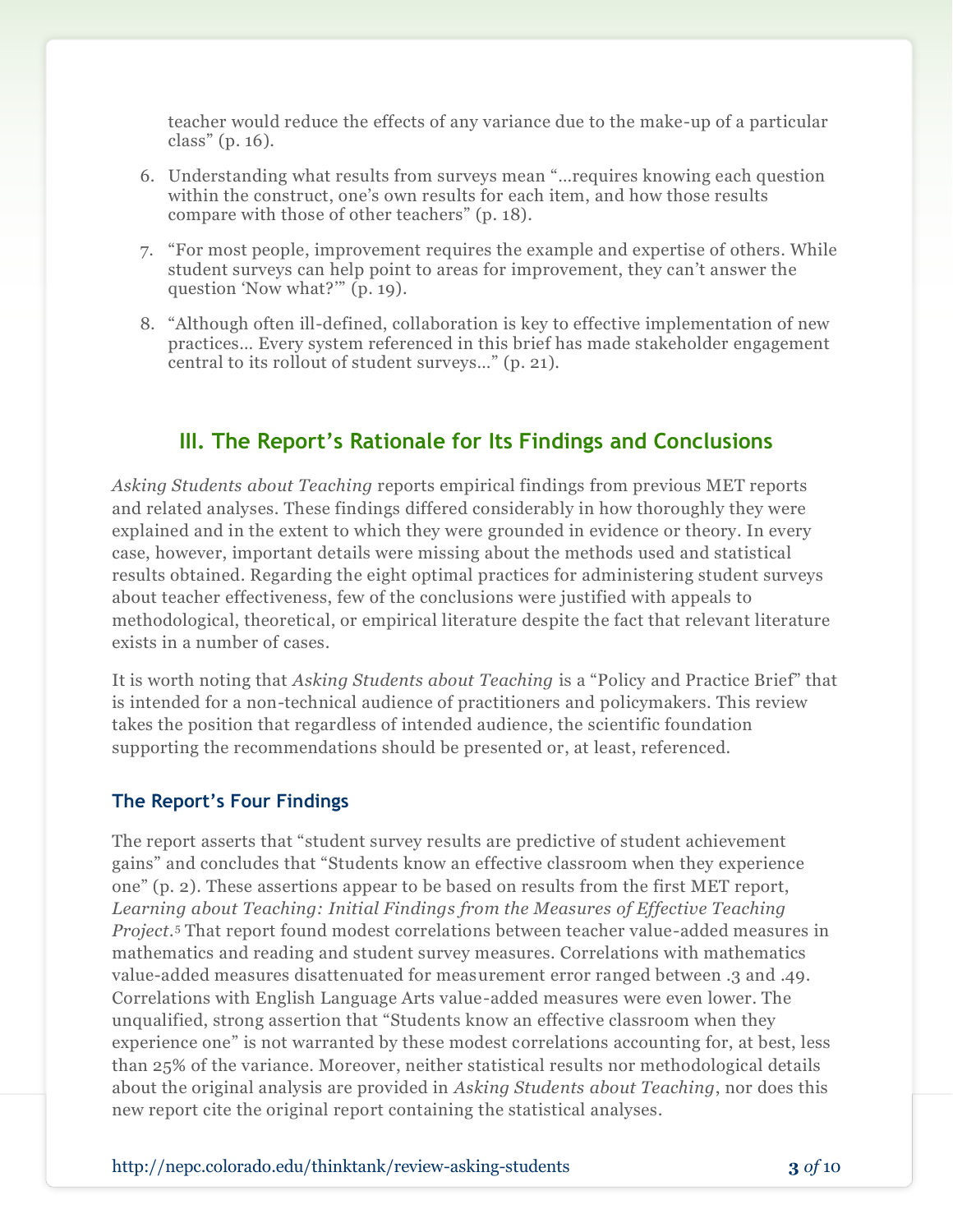The second finding reported in *Asking Students about Teaching*, that the Tripod student survey is "more reliable than student achievement gains or classroom observations" (p. 14), appears to come from the second MET report, *Gathering Feedback for Teaching: Combining High-Quality Observation with Student Surveys and Achievement Gains*. 6 Table 16 of that report provides reliability statistics for the Tripod student survey, four classroom observation protocols, and "student achievement gains." The table does indicate

# *The authors' unqualified conclusion that students perceive "clear differences" in their teachers is not warranted.*

that the reliability of the Tripod student survey (.65) is higher than that of all four observation instruments (.20, .40, .42 and .43) and of student achievement gains (.48). Thus, based on the earlier report, the finding appears to be technically correct. It is worth noting, however, that all these reliability statistics are quite low and would warrant caution if these instruments were being used for high-stakes purposes. Again, though, neither statistical results nor methodological details about the original analysis are provided, nor is the second MET report cited.

The third finding, that the Tripod survey measured "clear differences" in how students perceived their teachers, came from an original analysis of Tripod data. Measures of teaching effectiveness were created by calculating for each teacher the proportion of 36 Tripod items their students answered "favorably." Tripod uses five-point rating scales that differ between elementary and secondary survey versions. <sup>7</sup> Two groups of teachers were identified, one at the  $25<sup>th</sup>$  percentile on this measure and another at the  $75<sup>th</sup>$  percentile. The authors then compared the two groups on the percentage of students who agreed with seven student survey items (one item apiece from each of the "7C" constructs, as identified below in endnote #4). For all seven items, students whose teachers were at the  $75<sup>th</sup>$ percentile of overall favorable ratings were substantially more likely to agree than students whose teachers were at the 25<sup>th</sup> percentile. Nonetheless, the authors' unqualified conclusion that students perceive "clear differences" in their teachers is not warranted. The results merely indicate that students in classrooms in which more students agree with Tripod items overall are more likely to agree with a particular item than students in classrooms with lower overall levels of agreement. Because the two measures being compared come from the same set of items from the same survey administered to the same set of students, the reasoning is circular.

The fourth finding, that students' perceptions of teachers "generally predict" achievementbased measures of teacher effectiveness, was based on an analysis in which teachers' value-added scores were related to the average Tripod survey scores of their students. Separate analyses were conducted for mathematics and English Language Arts achievement. Student ratings were measured by summarizing the results from the 36 "7C" items and then computing teachers' percentile rank on the summary measure. The authors reported that teachers "…in the top 25 percent based on Tripod results had students who were learning the equivalent of about 4.6 months of schooling more in math … than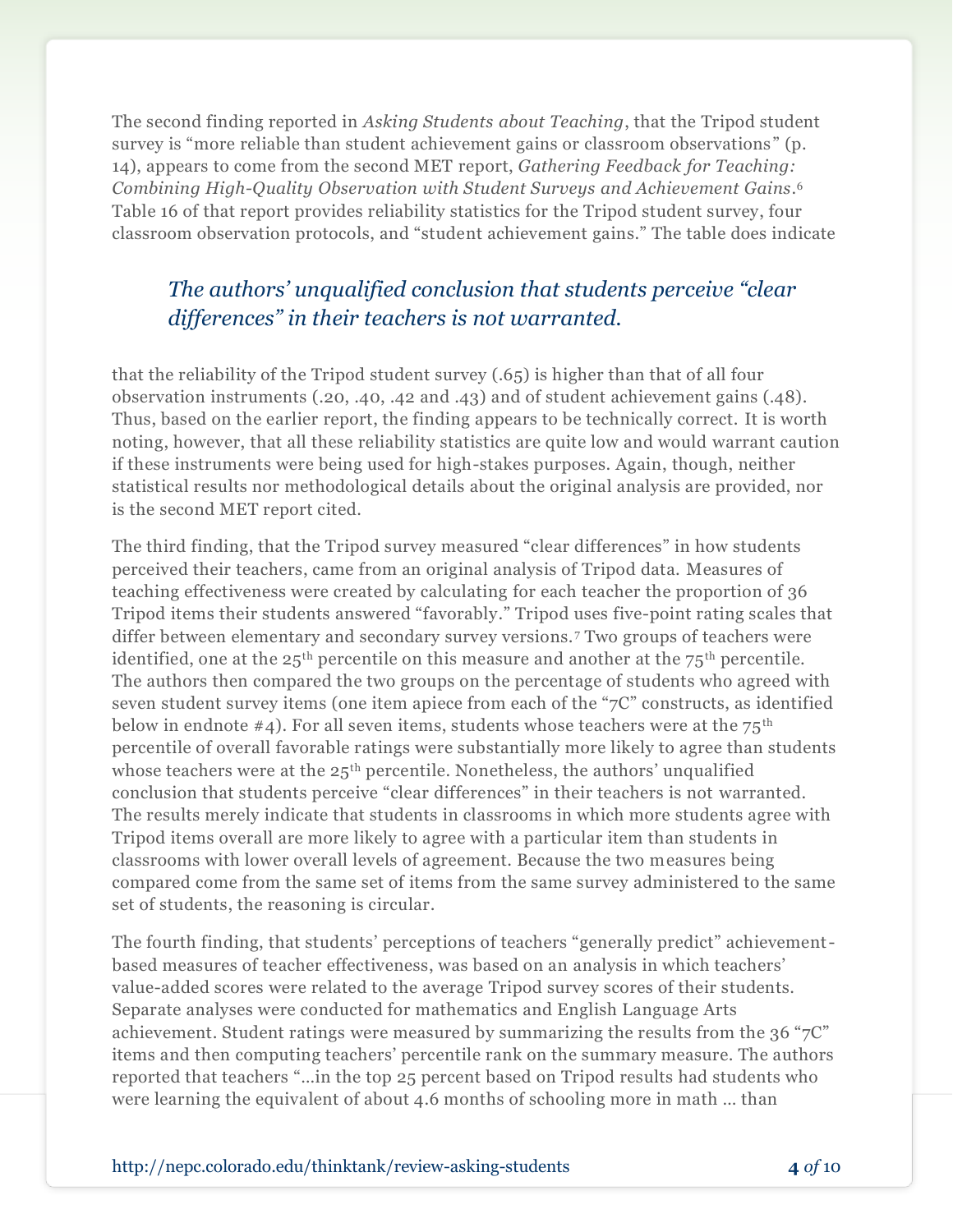students of teachers whose survey results were in the bottom 25 percent" (p. 10). In addition, the report includes graphs depicting what appear to be regression lines for the mathematics and English Language Arts analyses. The graph for math value-added scores depicts a strong relationship, while the graph for English Language Arts depicted a weaker, but still positive, relationship.

Based solely on the graphical evidence, the authors' conclusion that student perceptions "generally predict" teacher-value added may be fitting. However, basic statistical information, such as the multiple R, statistical significance of regression coefficients and R-squared statistics, are missing. Such essential information would have helped readers understand the rationale behind the analyses and judge whether the authors' conclusions are warranted. For example, the omission of R-squared statistics raises questions about the authors' conclusions. Low R-squared statistics for these models would mean that student ratings were inaccurately predicting teacher value-added scores; under these conditions the graphs could be misleading. In addition, the value-added estimates used in these analyses were not from the same year the student survey data were collected, and the logic behind this approach was not provided. The metric of the value-added measures was also omitted, thus precluding readers from understanding if the relationships depicted in the graphs were of practical importance.

Note that these are largely critiques of the ways in which evidence in support of student surveys was reported. Perhaps many of the concerns raised here could be addressed by the release of a more complete report that provided greater detail about findings and conclusions.

### **Student Survey Practice Recommendations**

The report makes many sensible recommendations for using student surveys for measuring teaching effectiveness. Unfortunately there is no single body of literature (methodological or conceptual) that can be used to support the report's recommendations for using student surveys for data-driven decision making. With regard to the eight specific recommendations for survey practice, however, some relevant guidance can be found in the survey methods and measurement literatures. <sup>8</sup> Some of the eight recommendations are somewhat consistent with principles found in these literatures, while others are not. The main concern here is simply that the rationales provided were not grounded in, nor did they explicitly reference, any of these literatures or other useful evidence.

# **IV. The Report's Use of Research Literature**

*Asking Students about Teaching* neither cites nor references any empirical or conceptual research. In fact, even though the report presents results from the first two MET reports, those reports are not cited. As previously discussed, there are multiple literatures that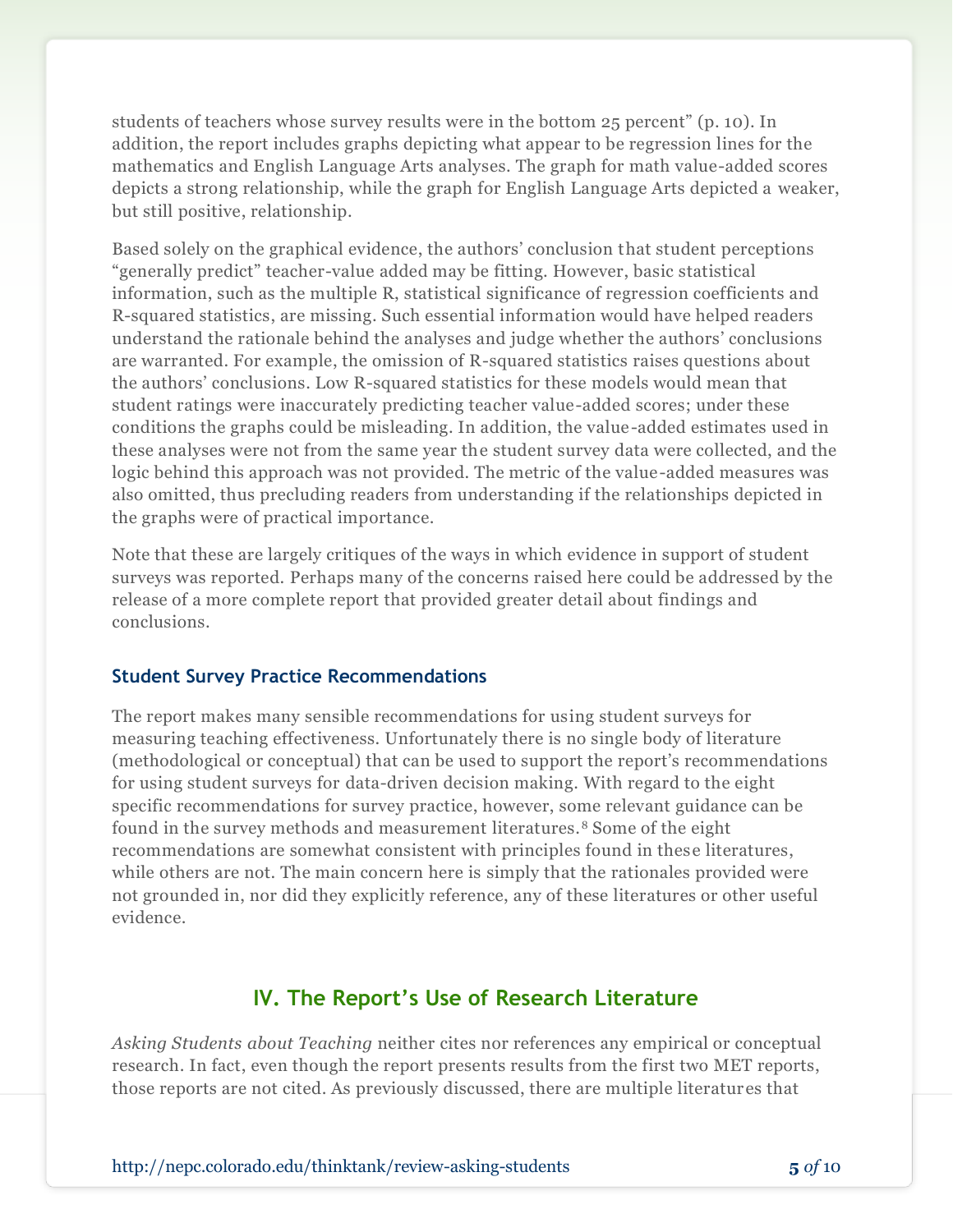could have been used. Grounding the report's recommendations in the literature would help policymakers more validly and accurately assess the weight of the report's findings and conclusions.

## **V. Review of the Report's Methods**

A review of the first MET report<sup>9</sup> critiqued the teacher value-added models used to produce the first finding: to wit, student surveys about teachers are predictive of student achievement gains. A review of the second MET report <sup>10</sup> critiqued the classroom observation and teacher value-added methods underlying the second finding that student surveys produce more consistent results than classroom observations or achievement gain measures.

As previously discussed, the analysis producing the result that students "perceived clear differences among teachers" used a problematic approach. It compared the survey responses of students in two kinds of classrooms—those with teachers at the 25<sup>th</sup> percentile of a summary score from the Tripod survey and those at the 75th percentile. Student responses to seven items (one from each of the "7C" constructs) were reported using simple bar graphs. As discussed earlier, the relationship between the two measures being compared in this analysis appears to be tautological. A second problem with this analysis is that defining teacher groups as those *exactly* at the 25<sup>th</sup> and 75<sup>th</sup> percentiles of "favorable student responses" on the Tripod survey would appear to limit the analysis to only two points on the overall percentile distribution. The scores on the other 98 percentile points are ignored. The issue is that the  $25<sup>th</sup>$  and  $75<sup>th</sup>$  percentile points are but two scores on the overall percentile distribution. Singling out teachers with only these two scores on the overall distribution of Tripod scores would have limited this analysis to a small, idiosyncratic group of teachers.<sup>11</sup>

The finding that Tripod student survey results were "generally predictive" of teacher value added scores appeared to have been based on regression analyses in which students' ratings of their teachers on the Tripod survey were used to predict teachers' value-added scores in mathematics and English Language Arts a year later. A few descriptive results, apparently derived from regression models, were presented in the text, and the results of the regressions are depicted in two graphs in which the results were plotted. As discussed earlier, the authors omitted the essential details about these analyses—the slope estimates, the metric of the dependent variables (teacher value-added measures), statistical significance of estimates and "goodness of fit" statistics. Moreover, the regression lines, as presented in the report, were not straight but curved. Relationships involving curved lines can be complicated to explain. The meaning of the finding that teachers ". . . identified as being in the top 25 percent on Tripod results had students who were learning the equivalent of about 4.6 months of schooling more in math. . ." is difficult to understand given the kind of complex, curved relationship between student perceptions and math achievement depicted in Figure 2 on page 10 of the report. In general, the limited details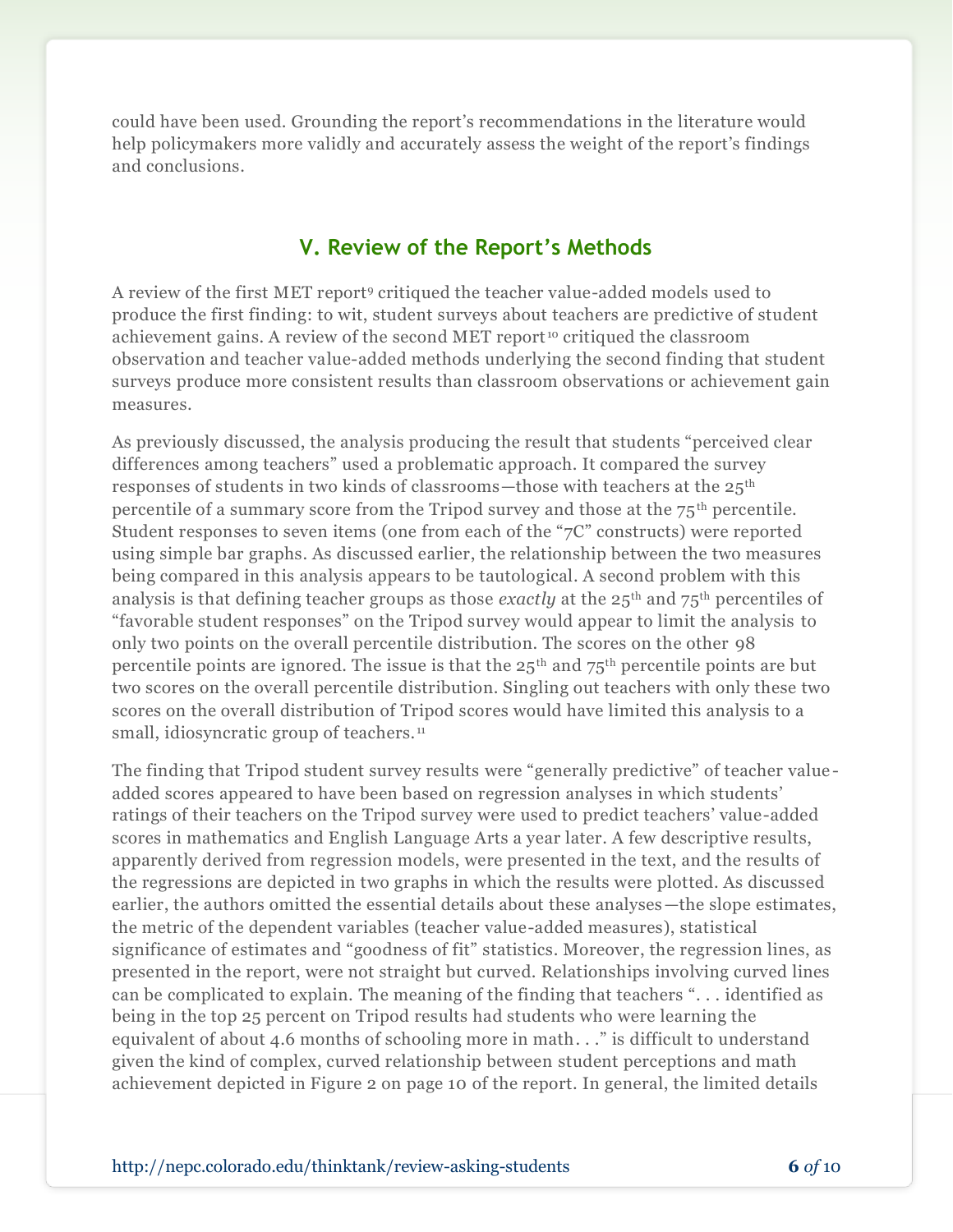offered for the analyses do not provide sufficient support for a claim that student survey reports provide reasonable evidence of teaching effectiveness.

# **VI. Review of the Validity of the Findings and Conclusions**

It is not possible to fully determine the validity of the report's findings and conclusions due to a marked lack of detail about statistical results and methods. For example, the MET project in general (and this report in particular) uses the Tripod survey as the primary exemplar of using student surveys to measure teaching effectiveness. However, the report contains no evidence—and includes no citations to evidence—about the psychometric properties of the scales measured by this instrument, about the reliability of subscales, about the results of any pilot work or cognitive interviews that might have established respondents' understanding of survey items or beliefs that items validly measure intended constructs, or any other empirical evidence of the instrument's validity.

These are not merely academic concerns.

- On page 15, the report discusses how the Denver Public Schools used a version of Tripod that included three items per construct. The authors indicate that Denver is assessing the consequences of this measurement decision: "The school system is assessing results to determine the reliability of the streamlined tool and the value teachers see in the feedback provided" (p. 15). Providing this background does not sufficiently alert readers to the considerable likelihood that using only three items per construct might produce measures that are too unreliable to support decisions about a teachers' effectiveness in a particular domain.
- On page 16, the authors suggest the following strategy for increasing survey reliability: "…averaging together results from different groups of students for the same teacher would reduce the effects of any variance due to the make-up of a particular class." This possible benefit is not weighed against the diagnostic information that's lost about individual classes. More broadly, this recommendation is uncritical about the potentially problematic notion that it is meaningful and valid to measure teaching effectiveness by averaging across individual classes that might differ in important, qualitative ways.
- Page 18 contains this advice:

Meaning comes from specificity, points of reference, and relevance. It's of little help to a teacher to be told simply, "you scored a 2.7 out of 4.0 on 'Care.'" To understand what that means requires knowing each question within the construct, one's own results for each item, and how those results compare with those of other teachers.

Providing a valid comparison point for a teacher is not an uncomplicated issue, and more detail is needed about how this might actually be accomplished.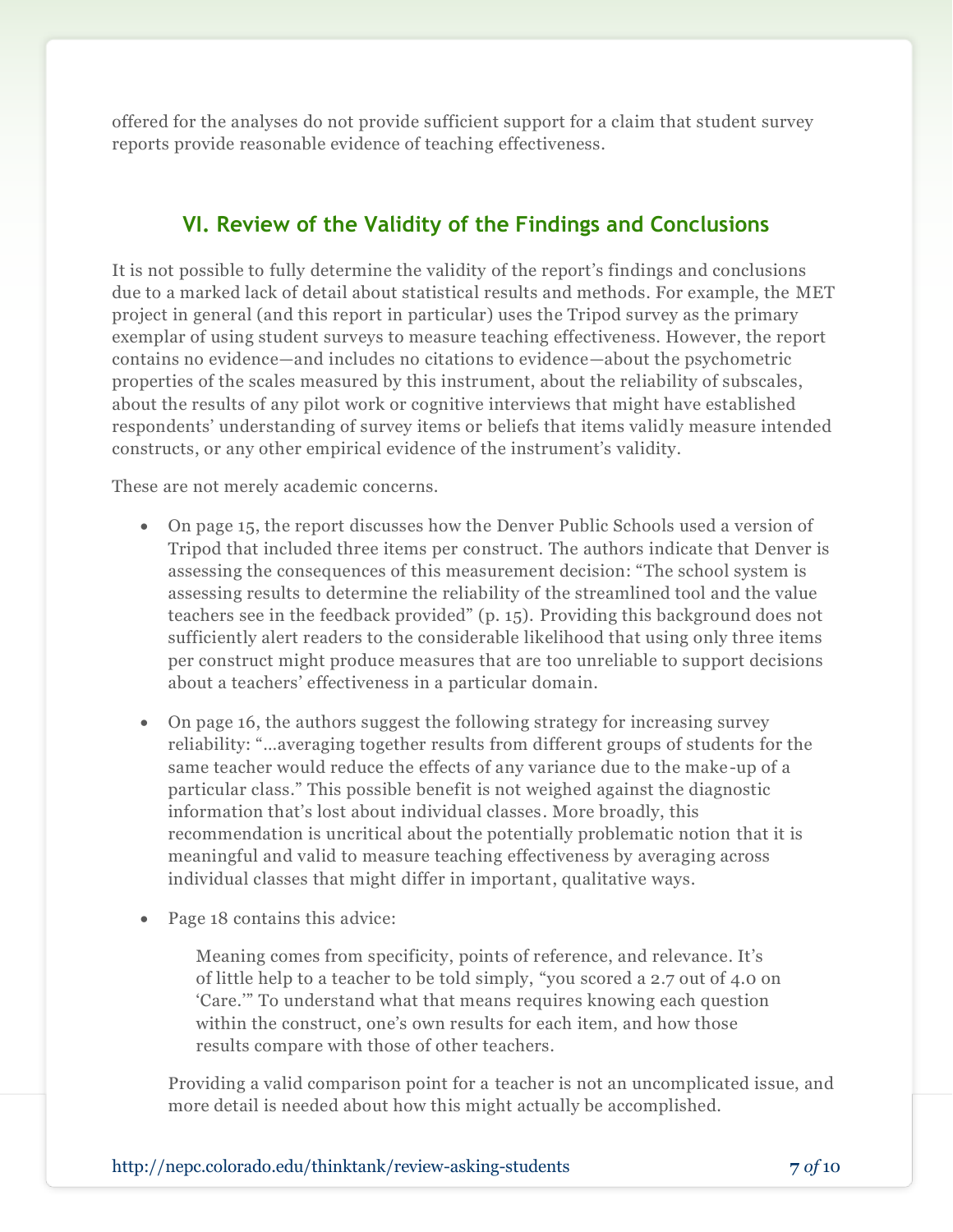# **VII. Usefulness of the Report for Guidance of Policy and Practice**

By describing specific ways that student surveys can complement other measures of teaching effectiveness and guidelines for administering student surveys, *Asking Students about Teaching* contains useful information for policy and practice. Student surveys are a useful tool in practitioners' and policymakers' toolkits, and many of the practical pieces of advice offered in this report are sensible and worth further investigation and, in many cases, worth putting into practice.

A major limitation of the report is its failure to provide sufficient supporting evidence of its claim of a relationship between student survey reports and teacher effectiveness. A broader limitation of the report is that many of its findings and conclusions are presented too uncritically and without sufficient justification. There is a school of thought that all methods are fallible and that all have unique strengths and weaknesses. <sup>12</sup> Developers of the MET project appear to embrace this idea with their acknowledgement that multiple measures of teaching effectiveness are needed to represent such a complex, multi-faceted phenomenon. This is a reasonable starting point. However, this report's stance is lopsided in its discussion of the potential uses of student surveys, placing too much weight on the strengths of student surveys and not enough weight on their weaknesses. A potential concern is that policymaking readers will pursue a glib implementation of some of the report's recommendations, based on an unwarranted overconfidence in student survey results.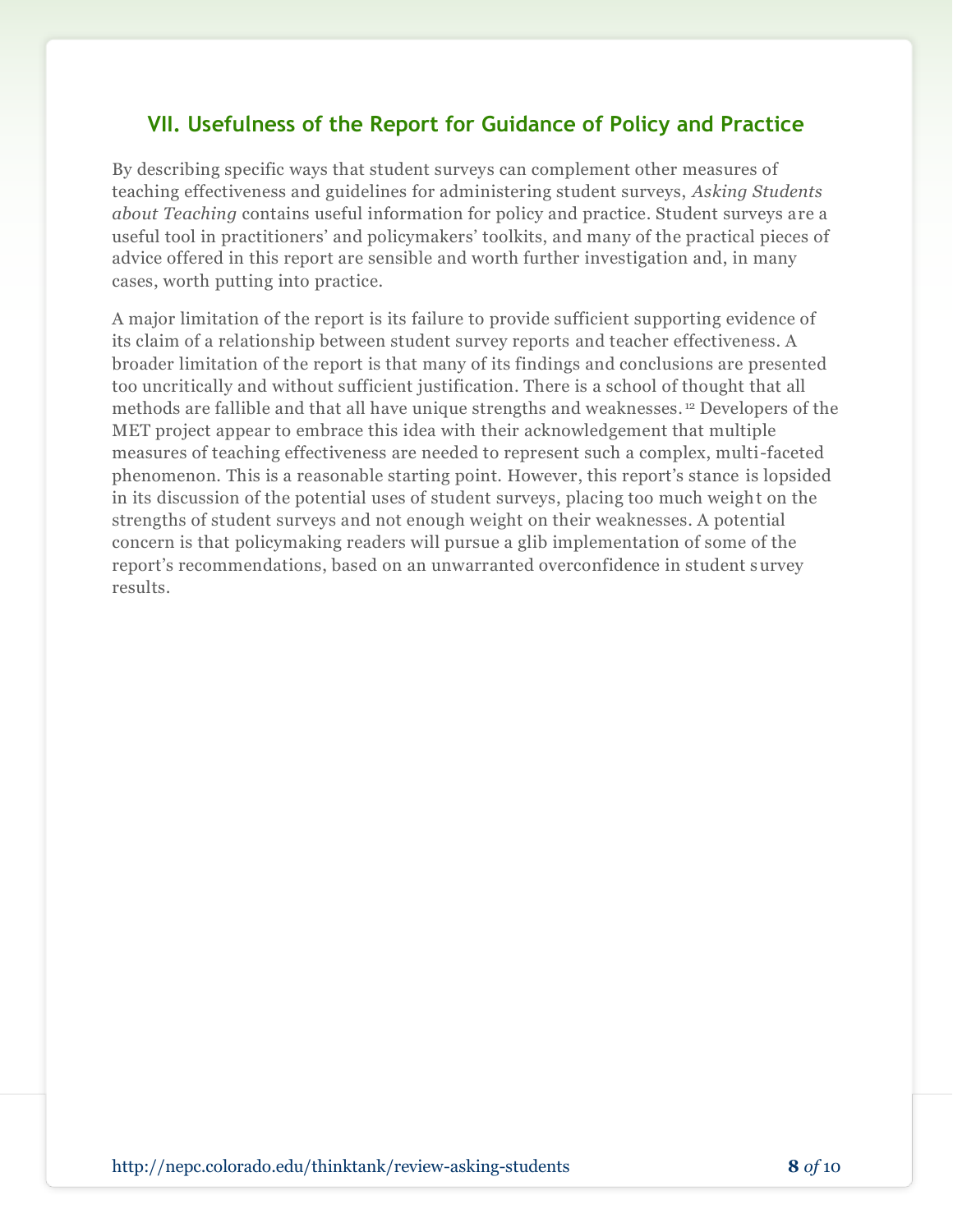## **Notes and References**

1 Bill & Melinda Gates Foundation (2012). *Asking Students about Teaching: Student Perception Surveys and Their Implementation.* Seattle, WA: Bill & Melinda Gates Foundation. Retrieved November 13, 2012, from http://www.metproject.org/downloads/Asking\_Students\_Practitioner\_Brief.pdf.

2 For a review of this report, see

Rothstein J. (2011). *Review of "Learning About Teaching: Initial Findings from the Measures of Effective Teaching Project."* Boulder, CO: National Education Policy Center. Retrieved October 28, 2012, from http://nepc.colorado.edu/thinktank/review-learning-about-teaching.

3 For a review of the report, see

Guarino, C. & Stacy, B. (2012). *Review of "Gathering Feedback for Teaching."* Boulder, CO: National Education Policy Center. Retrieved October 28, 2012 from http://nepc.colorado.edu/thinktank/review-gathering-feedback.

4 Tripod is a student survey and is one of the five candidate measures of teacher effectiveness investigated by the MET project (the others being student achievement gains, classroom observations and teacher reflections, teachers' pedagogical content knowledge, and teachers' perceptions of working conditions and instructional supports). Tripod is designed to measure "teaching, student engagement, school norms, and student demographics. To measure teaching, the survey groups items under seven constructs, called the '7 Cs': Care, Control, Challenge, Clarify, Confer, Captivate, and Consolidate" (p. 5).

5 Bill & Melinda Gates Foundation (2010). *Learning about Teaching: Initial Findings from the Measures of Effective Teaching Project.* MET Project Research Paper. Seattle, WA: Bill & Melinda Gates Foundation. Retrieved October 28, 2012, from

http://www.metproject.org/reports.php.

6 Kane, T.J. & Staiger, D.O., *et al.* (2012, Jan.). *Gathering Feedback for Teaching: Combining High-Quality Observation with Student Surveys and Achievement Gains.* MET Project Research Paper. Seattle, WA: Bill & Melinda Gates Foundation. Retrieved October 28, 2012, from http://www.metproject.org/reports.php.

7 According to the first MET report (Bill & Melinda Gates Foundation, 2010), on the secondary survey, the categories were labeled "totally untrue", "mostly untrue", "somewhat", "mostly true", "totally true". On the elementary survey, the 5 choices were "no, never", "mostly not", "maybe/sometimes", "mostly yes", "yes, always".

Bill & Melinda Gates Foundation (2010) *Learning About Teaching: Initial Findings from the Measures of Effective Teaching Project.* MET Project Research Paper. Seattle, WA: Bill & Melinda Gates Foundation. Retrieved October 28, 2012, from

http://www.metproject.org/reports.php.

8 For a useful general purpose resource for questionnaire design see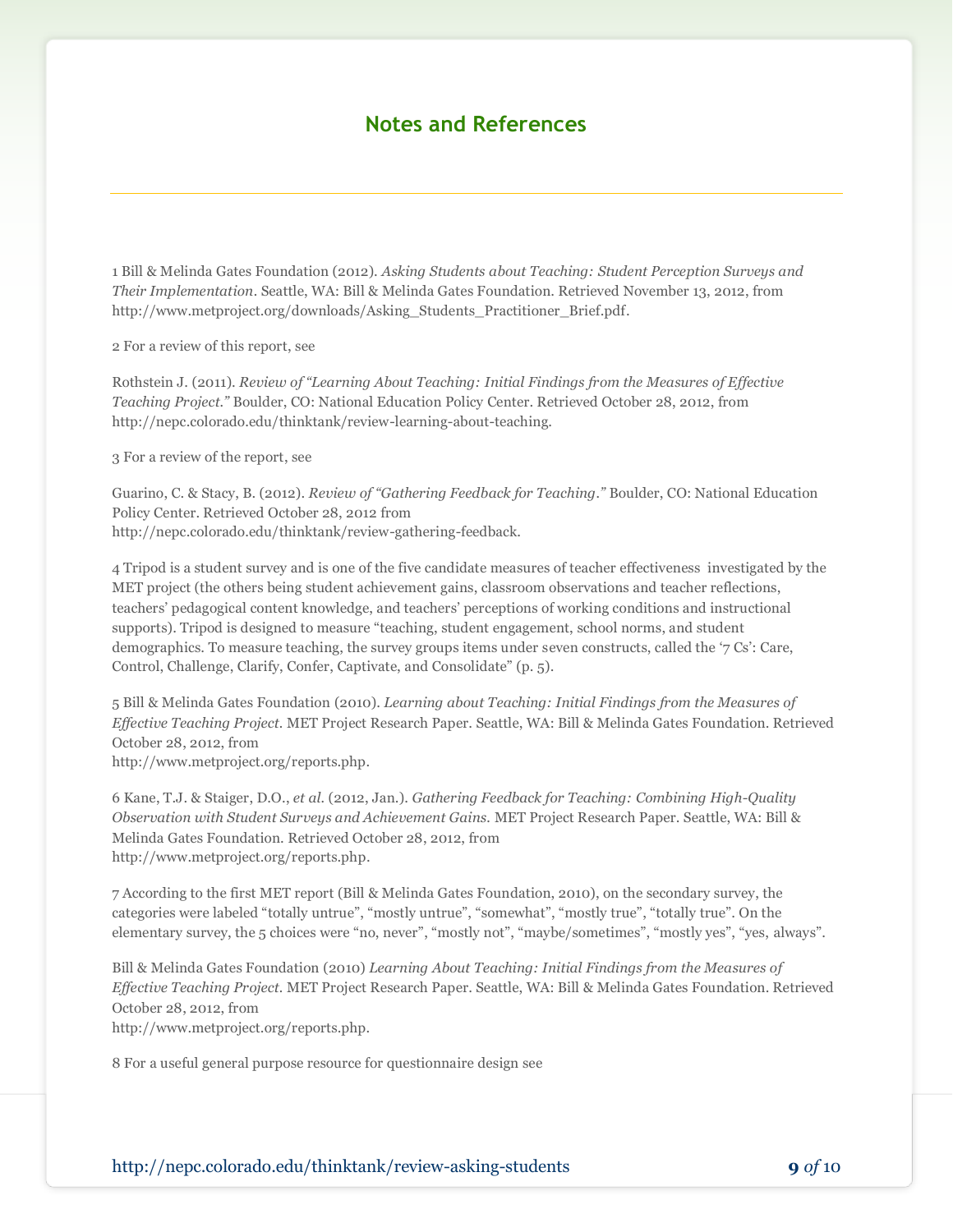Bradburn, N.M., Sudman, S. and Wansink, B. (2004). *Asking Questions: The Definitive Guide to Questionnaire Design – For Market Research, Political Polls, and Social and Health Questionnaires*. San Francisco: Jossey-Bass

A comprehensive guide to assessing the validity of survey instruments can be found in Chapter 8 of:

Groves, R.M., Fowler, F.J., Couper, M.P., Lepkowski, J.M., Singer, E. and Tourangeau, R. (2009). Survey Methodology, 2nd Edition. Hoboken, NJ: Wiley.

A useful guide for how to conceptualize and assess the validity of quantitative measures

Wilson, M. (2005). Constructing Measures: an Item Response Modeling Approach. New York, NY: Taylor & Francis Group.

9 Rothstein J. (2011). *Review of "Learning About Teaching: Initial Findings from the Measures of Effective Teaching Project."* Boulder, CO: National Education Policy Center. Retrieved October 28, 2012, from http://nepc.colorado.edu/thinktank/review-learning-about-teaching.

10 Guarino, C. & Stacy, B. (2012). *Review of "Gathering Feedback for Teaching."* Boulder, CO: National Education Policy Center. Retrieved October 28, 2012 from http://nepc.colorado.edu/thinktank/review-gathering-feedback.

11 Having set forth this concern, I should note the possibility that the analysis might in fact have been conducted on teachers in the bottom and top quartiles of the Tripod survey distribution (as with the regression analysis discussed previously) and that the two groups of teachers were simply mislabeled in the report.

12 See for example

Denzin, N. K. (1989). *The research act: A theoretical introduction to sociological methods* (3rd ed.). Englewood Cliffs, NJ: Prentice-Hall.